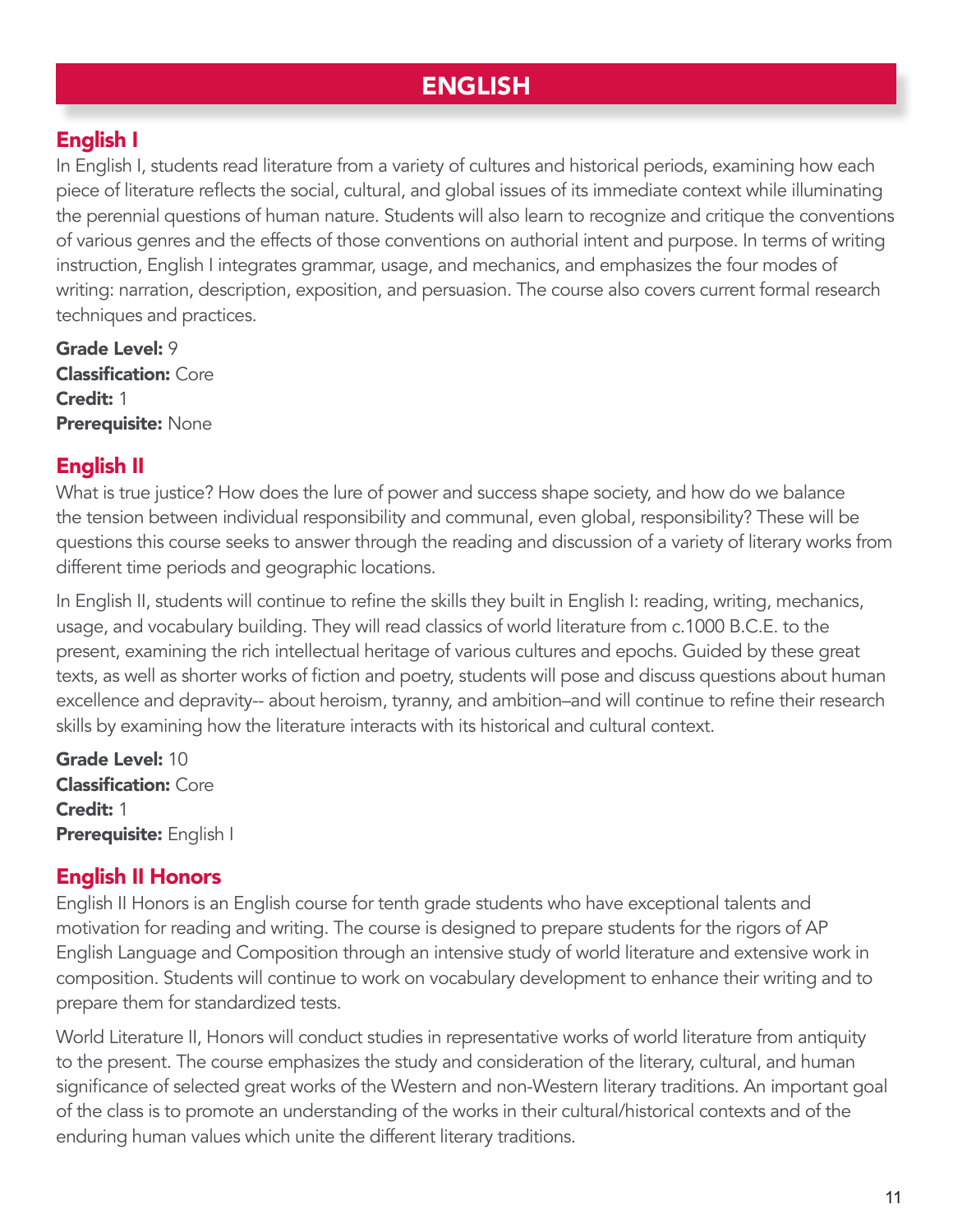The course's pedagogy gives special attention to critical thinking and writing within a framework of cultural diversity as well as comparative and interdisciplinary analysis.

Every student will complete a major research project on a contemporary world poet.

Grade Level: 10 Classification: Core Credit: 1 **Prerequisites:** English I and English teacher recommendation

## English III

What does it mean to be American? To come from this country? How has our country's past shaped us into who we are, as a nation, and as individual Americans, today? These will be questions this course seeks to answer through reading a survey of American Literature in several genres including, but not limited to: the novel, short story, poem, speech, memoir, and play. Students will become familiar with major American literary figures, as well as the major themes they've addressed and the literary movements to which they contributed. English III emphasizes the study of literature as an academic discipline, preparing students for work in college literature and writing classes. Every student will complete a major research project, learning and writing about a specific work and its overarching themes.

Grade Level: 11 Classification: Core Credit: 1 Prerequisite: English II

## AP Language and Composition

Rhetoric has been called "the art of finding all the available means of persuasion in particular cases," and "soul-leading by means of language," and "that which creates an informed appetite for the good." In this course, we will study rhetoric and composition. This means that, at the very least, we will study how people convince each other with language. We will do this by reading and studying a variety of texts (i.e., biography, autobiography, journal, memoir, essay, speech, image, and so on) while paying particular attention to the speaker of that given text's rhetorical strategies and the intended effects of those strategies. In addition to this, you will write in a variety of persuasive modes, and in doing so, you'll practice sharpening and shaping your voice on the page, along with your grammatical, mechanical, and research skills. This course is designed according to the requirements and guidelines of the current AP English Language and Composition Course Description. AP Language is a college-level class in which you will be expected to read critically, think analytically, and communicate clearly in written and verbal forms.

Grade Level: 11 Classification: Core Credit: 1 Prerequisites: English II or English II Honors and English teacher recommendation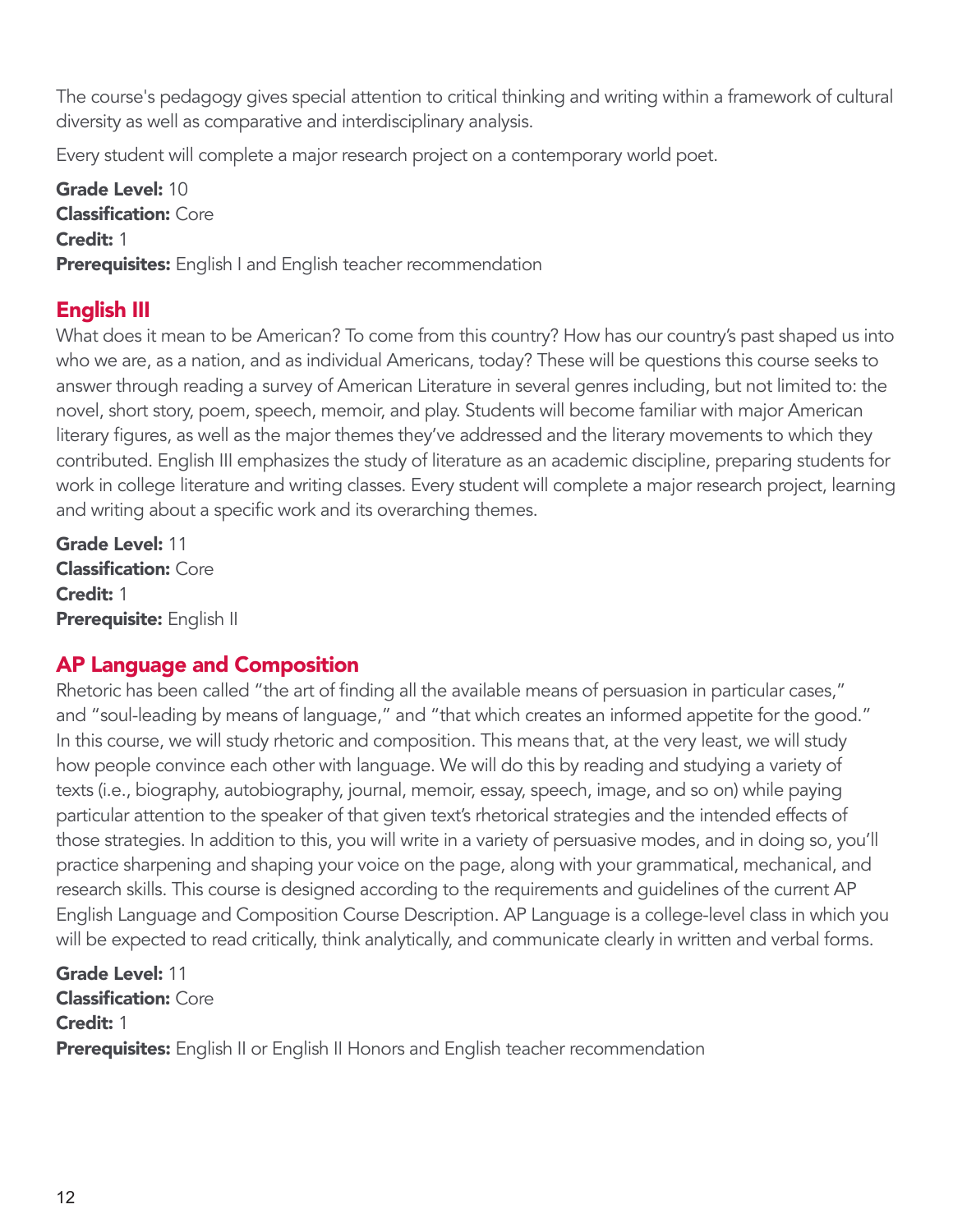#### English IV: Epic Tradition

Whether we acknowledge it or not, our lives have been shaped by the stories of heroes, gods, and monsters. In order to better think about who we are and who we were, we will read some of the oldest and most revered works in literature including The Epic of Sundiata, The Epic of Gilgamesh, Virgil's Aeneid, and Dante's Inferno. Students will read several ancient epics in order to gain some knowledge of the traditions which narrate the deeds of old heroic figures. Students will write in a variety of persuasive modes, while sharpening their grammatical and research skills.

Grade Level: 12 Classification: Core Credit: 1 Prerequisite: English III or AP Language and Composition

#### English IV: Females and Fairytales: A Survey of Women's and Children's Literature

What is love and how is it portrayed throughout literature? What happens when women do not fit into the role that society has dictated for them? Why is children's literature an enduring genre, retold in variations across culture and time? This course will allow students to engage in literature throughout history, pushing them to inquire and reflect on the meaning of love, how the ideals and definitions of romance and marriage are shaped by culture, and how love is expressed in literature. Additionally, students will engage with works centered around the female's search for identity and relevance in a historically patriarchal society, discovering and analyzing the struggle women have encountered throughout our history. As we close out our year, students will study the origin of children's literature, from early fables to the moralistically didactic fairy tales of the Brothers Grimm and Hans Christian Andersen, as well as the 20th century classic The Lion, the Witch and the Wardrobe, exploring how literature, typically intended for children, actually has a dual audience of children and adults.

Grade Level: 12 Classification: Core Credit: 1 Prerequisite: English III or AP Language and Composition

#### English IV: Mysteries, Mayhem and True Crime

"The most beautiful experience we can have is the mysterious. It is the fundamental emotion which stands at the cradle of true art and true science. Whoever does not know it and can no longer wonder, no longer marvel, is as good as dead, and his eyes are dimmed." - Einstein

Whether you are drawn to mysteries and true crime because of your macabre fascination, or you want to experience the thrill of the solution, the genre requires us to evaluate the importance of its status. Are we all capable of the atrocities depicted in this type of fiction? Can we empathize with assailants, and if so, what does that say about human nature? What makes crime and mysteries so intriguing? Delving into the genre, we will focus on these questions as well as the author's attempt to enact justice. This course will allow students to engage in literature, pushing them to inquire and reflect on the purpose of and fascination with mayhem and mysteries. Beginning with Edgar Allan Poe's classic, "The Purloined Letter," we will explore the fundamental elements of the mystery genre, looking particularly at detective fiction. As we continue in the year, we will progress into modern examples of mysteries, exploring the implementation of classic methods of mystery writers in addition to new deviations from those methods.